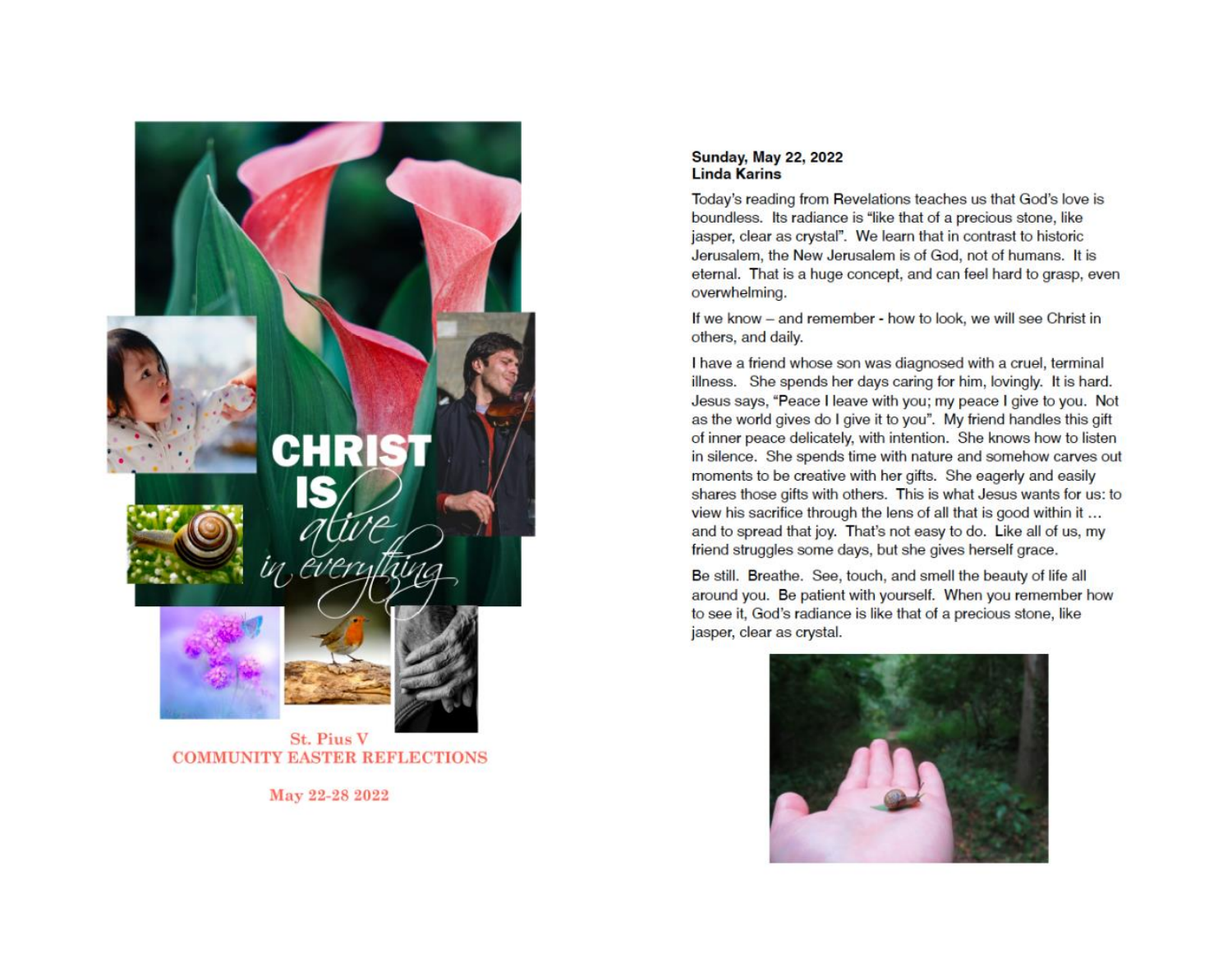#### **Monday, May 25, 2022 Melody Gee**

In today's reading, Jesus names the Advocate, who we know as the Holy Spirit. By contrast, in Revelation, the devil is named "the accuser." I find these names helpful when I'm trying to listen for the voice of God amid all the voices vying for my attention.

Often God's voice doesn't sound the way I expect. It sounds like my children needing me at an inconvenient moment. It sounds like feedback I would rather not hear. It sounds like a request to change my plans. Similarly, the accuser's voice can easily sound like my ally, telling me that someone else, and definitely not me, is in the wrong or at fault.

The names Advocate and accuser help me discern who is really speaking to me, and who I need to listen to. The Advocate is on my side and on everyone else's side. The Advocate speaks up for me as vigorously as everyone I love and everyone I am in conflict with. The Advocate stands with me and everyone who has run out of patience with me.

What helps me discern is asking, "Does this voice want me to blame either myself or someone else, or does this voice want me to elevate their dignity?" I don't always like the answer. I don't always like what the Advocate's voice is asking me to do. But the voice of my Shepherd is the one I want to belong to and the one I'm learning to recognize.



Let this sink in for a moment. In the presence of God, in defiance of Satan, Jesus Christ rises to your defense.

Do you trust your Advocate or your Accuser?

### **Tuesday, May 24, 2022 Vince Estrada**

Today's reading from the Act of the Apostles touches on several powerful themes that continue to resonate in 21<sup>st</sup> century life: Inequities in the criminal justice system: the power of non-violence and love when faced with injustice; the intersectionality of forgiveness and restorative practices.

To place this account in context, Paul and Silas had just helped a young slave girl exorcise her demons. This angered her owner for she also lost the ability to predict future events, a source of great profit for her owner.

The owner rallied the leaders in the community to punish Paul and Silas. While the Roman leaders and prison staff were exercising their power with might and physical oppression, Paul and Silas countered this with the power of love and non-violence. In this account, we see all 6 principles of non-violence as outlined in Dr. Martin Luther King's memoir Stride Toward Freedom.

- 1. One can resist evil without resorting to violence.
- 2. Nonviolence seeks to win the "friendship and understanding" of the opponent.
- 3. Evil itself, not the people committing evil acts, should be opposed.
- 4. Nonviolence practioners must be willing to suffer without retaliation as suffering can be redemptive.
- 5. Nonviolent resistance avoids "external physical violence" and "internal violence of spirit" as well.(King, Stride, 85).
- 6. The nonviolent resister must have a "deep faith in the future," stemming from the conviction that "The universe is on the side of justice"

Paul and Silas sing praises to God for the privilege of being God's servants in the face of injustice.

This reading highlights the beauty of redemption, forgiveness, and



restorative practice. This is an escape story without an escape. After the earthquake, they saw an opportunity to be the voice and the hands of Christ. They save their jailer from the suicide that Roman honor expected with a failure of duty. Luke's emphasis was on the love that Paul and Silas demonstrated for the jailer by remaining in prison when they could have escaped. It was primarily this love that won the jailer over.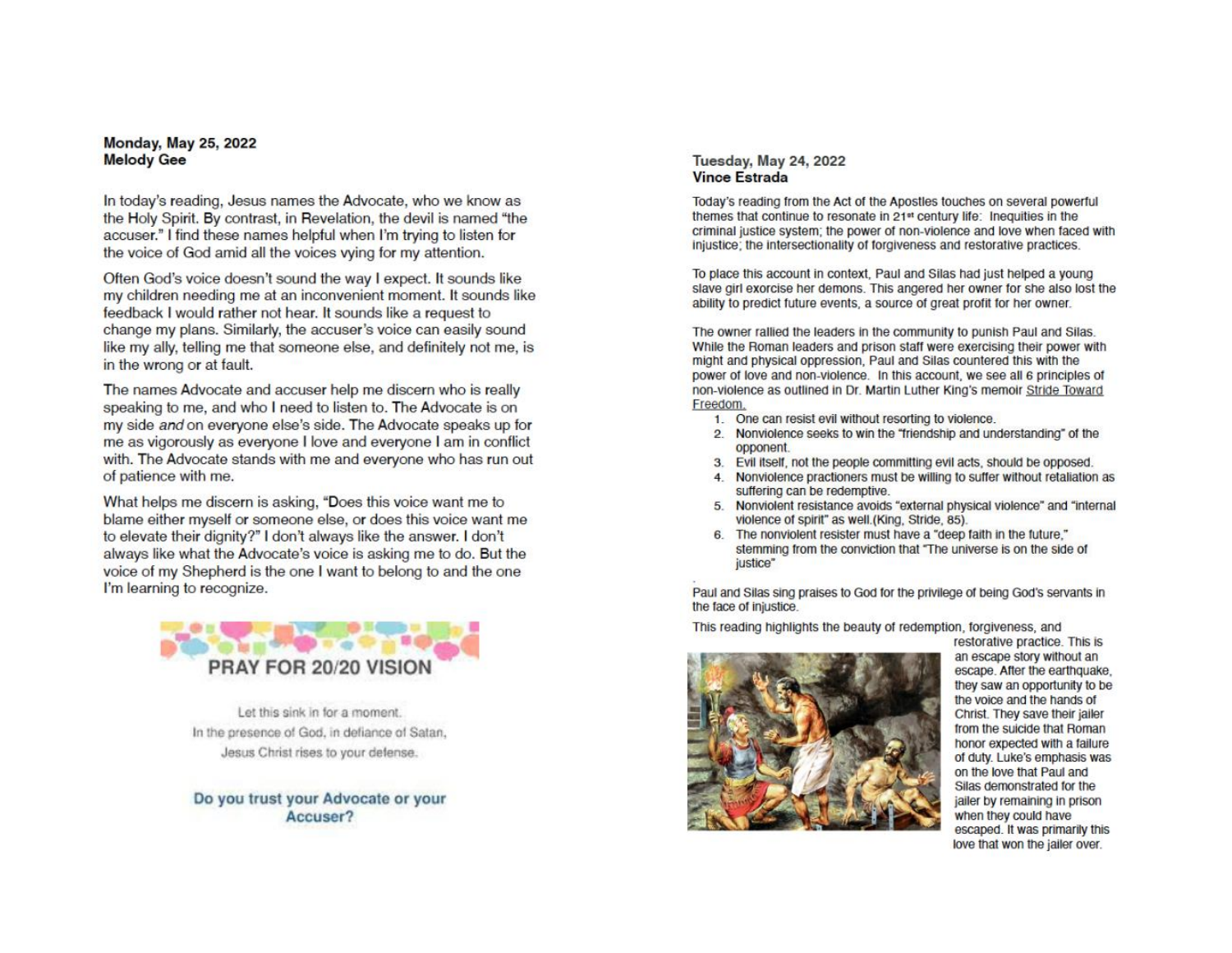

# **Wednesday, May 25, 2022 Christy Estrada**

When visiting Athens, Paul discovered an altar inscribed "to an Unknown God." I'm struck by this idea of worshiping an unknown entity. Part of me sees this as an incredible leap of faith: believing and expecting that there is more than what is known at this time, and humility in recognizing it, and a desire not to miss it or fail to honor that unknown. It occurs to me that we are all on that journey of knowing our God. We expect, believe and desire to know more. And what are our relationships, our service, our work-- if not to know and experience God?

I am reminded of my Grandma, whose birthday was yesterday. She was born in 1904 and lived to be 100 years old. She is my earliest memory of love. My fondest memories of childhood were all in her presence. I recognize now that I felt completely and unconditionally loved by her, and as a result felt safe and cherished. Beautiful and worthy by just being. When I am searching for God, I think of my Grandma-- her hands: strong, warm, worn and nurturing. Our time together was timeless and quiet. From my child memory there was only us and whatever we were doing together.

I can think of nothing on earth closer to knowing God than these precious moments with my Grandma. I pray that we all can know God in these divine moments. There is holiness on earth that gives us a glimpse of God's love. They are but a shadow, but they are here.

## Thursday, May 26 2022 **Peggy Stein**

The first reading today tells of Paul's focused efforts to "preaching the word, testifying to the Jews that Christ was Jesus." He becomes angry when they "opposed and revile him," saying he will "go on to the Gentiles." I think about how I would have received Paul and the other disciples. I lean towards cynicism, and am also slow to change, so I'm thinking I would have been a Jew who resisted following Jesus and continued living my life as a devout Jew.

But what was it that drew thousands to convert? Something must have pulled them away from the comfort and complacency of the rituals and beliefs of their religion, the faith they grew up with, the faith their families used to determine the activities of their daily lives.

People did disrupt their lives, even risking their lives, to follow Jesus. Becoming a follower of Jesus meant a total disruption of one's life. Whether Jew or Gentile, becoming a Christian was a life changer. Becoming a Christian not only changed one's core beliefs, it probably also meant being ostracized by family and friends, possible persecution or even death.

As I have previously reflected on the courage of the disciples who preached the Word, I am also grateful for the people who received the Word and believed. With the coming of Pentecost, I pray my heart is receptive to the gifts of the Spirit, as were the hearts of the early Christians.